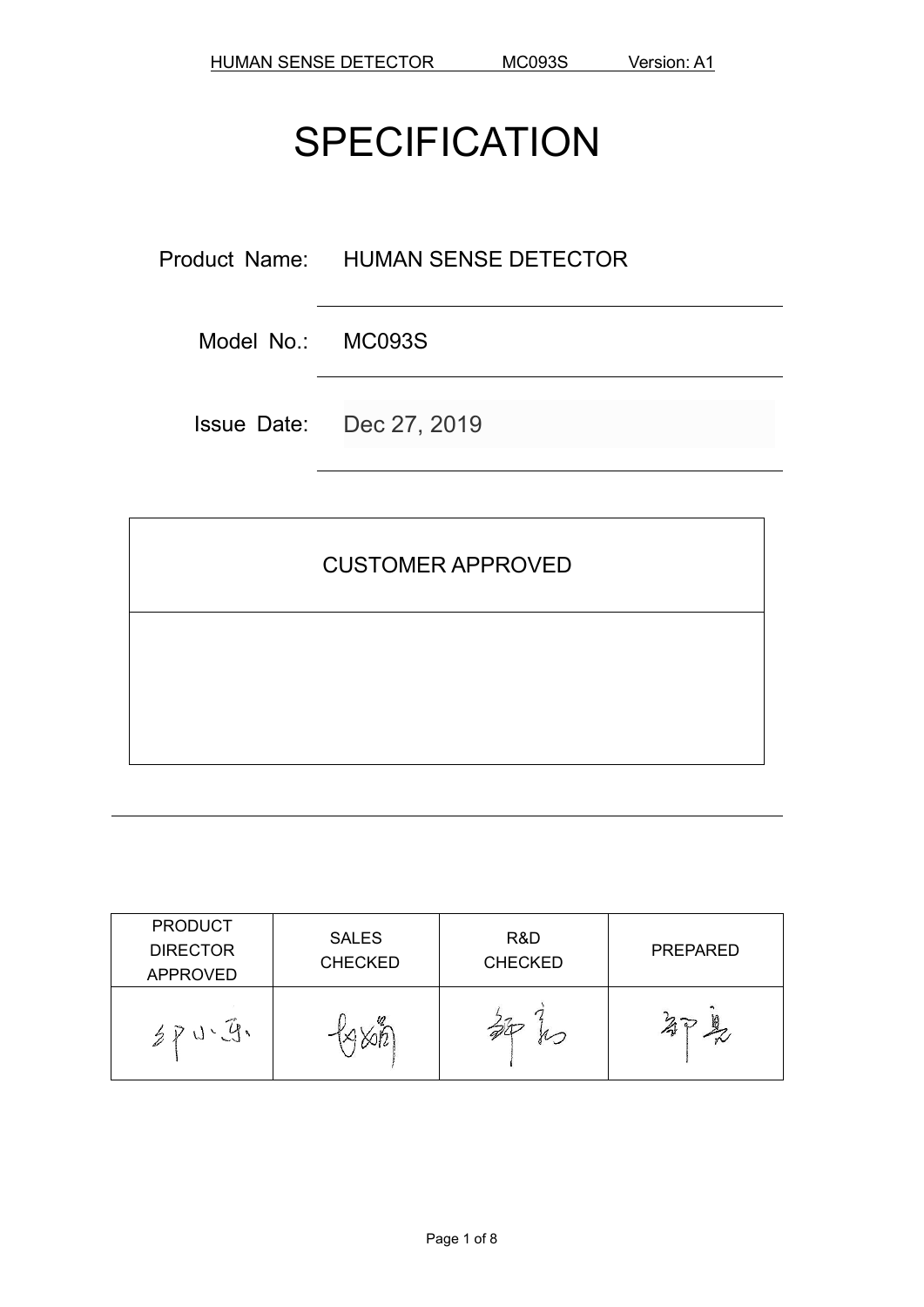#### **1.Features**



1) Built-in daylight sensor and human sensor, which can automatically switch on/off based on ambient light and human motion.

2) Using the latest human detection technology to detect small movements such as shaking head, turning around and etc. suitable for office field.

3) Patented low impedance antenna design, anti air conditioning, ventilator and other interference;

4) Support for different kind of application way.

5) Override sensor function by switch on and off power 3 times

6) DIP Switch design, users can configure the parameters according to their needs.

7) 5 years warranty

## **2.Parameter**

|                                    | <b>Operating Voltage</b>     | 198-264V AC<br>50Hz                                                                             |
|------------------------------------|------------------------------|-------------------------------------------------------------------------------------------------|
|                                    | <b>Rated Voltage</b>         | 220-240V AC<br>50Hz                                                                             |
| Input                              | Stand-by Power               | $≤0.5W$                                                                                         |
|                                    | <b>Surge Test</b>            | Between L and N: 1KV                                                                            |
|                                    | <b>Working Mode</b>          | ON/OFF                                                                                          |
|                                    | Type of Load                 | Resistive or Inductive                                                                          |
| Output                             | Load Capacity                | 800W (Resistive) or 400W (Inductive)                                                            |
|                                    | Max. Surge Capacity          | 30A (50% Ipeak, twidth =500uS, 230Vac full load, cold start)                                    |
|                                    |                              | 60A (50% Ipeak, twidth = 200uS, 230Vac, full load, cold start)                                  |
|                                    | <b>Operating Frequency</b>   | 5.8 GHz ±75 MHz.                                                                                |
|                                    | Transmitting power           | 0.3mW Max.                                                                                      |
|                                    | Hold time                    | 5S/30S/60S/3Min/5Min/10Min/20Min/30Min (adjust by 3 DIP                                         |
|                                    |                              | Switches)                                                                                       |
|                                    | <b>Detection Area</b>        | 100%/75%/50%/25% (adjust by 2 DIP Switches)                                                     |
| <b>Sensor</b><br><b>Parameters</b> | Daylight Sensor              | 25lux/50lux/100lux/300lux/Disable (adjust by 4 DIP Switches)<br>(Diffusion state)               |
|                                    | <b>Detecting Radius</b>      | 4-6M (mounted at 3M height) (see Note 2)                                                        |
|                                    | <b>Mounting Height</b>       | Supportable installation height: 2.5-6m maximum induction<br>distance installation height: 2.5m |
|                                    | Detecting Angle              | Ceiling mount 150°                                                                              |
| Operating                          | <b>Operating Temperature</b> | $-25^{\circ}$ C +60 $^{\circ}$ C                                                                |
| <b>Environment</b>                 | Storage Temperature          | $-40^{\circ}$ C+80 $\circ$ C; Humidity: 10%-95% (non-condensing)                                |
| <b>Certificate</b>                 | Safety standards             | EN61058-1                                                                                       |
|                                    |                              |                                                                                                 |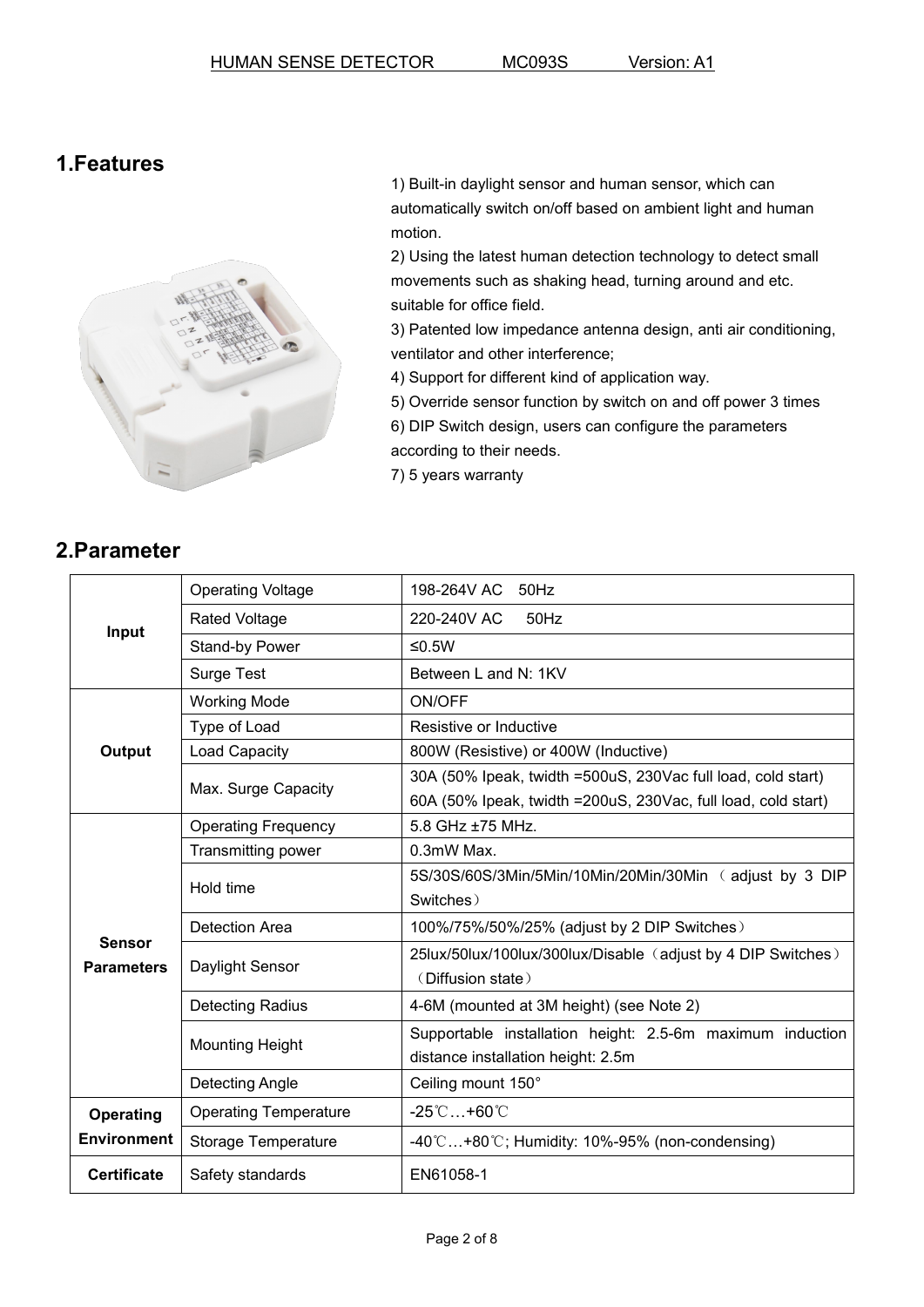HUMAN SENSE DETECTOR MC093S Version: A1

| <b>Standards</b>           | <b>EMC</b> standards             | EN300440 EN301489-1 EN55015 EN61547 EN61000-3-2                |  |  |
|----------------------------|----------------------------------|----------------------------------------------------------------|--|--|
|                            |                                  | EN61000-3-3 EN62479                                            |  |  |
|                            | <b>Environmental Requirement</b> | <b>Compliant to RoHS</b>                                       |  |  |
|                            | Certificate                      | CE RED                                                         |  |  |
|                            | Input/output terminal            | screw terminal block Wire diameter: $0.75$ -1.5mm <sup>2</sup> |  |  |
| IP Rating<br><b>Others</b> |                                  | IP20                                                           |  |  |
|                            | <b>Protection Class</b>          | Class II                                                       |  |  |
|                            | Installation                     | <b>Built-in installation</b>                                   |  |  |
|                            | Dimension                        | 65*65*28mm                                                     |  |  |
| Package                    |                                  | Bubble bag + partition + outer box (K=A)                       |  |  |
|                            | Net Weight                       | $59\pm2g$                                                      |  |  |
|                            | Lifetime                         | 5 years warranty @Ta 230V full load                            |  |  |

**Note** 

1. "N/A"means not available.

2. the induced distance is related to the moving speed and volume of moving objects. This data is obtained from the personnel test of 170 cm high moving speed of 0.3 m/s.

# **3.Function**

1) On/OFF Function







**O** When the ambient light is sufficient, the light will not turn on even if the moving signal is detected.





<sup>2</sup> When the ambient light is insufficient, a moving signal is detected and the light will turn on automatically.



75

<sup>3</sup> The body, head and other small movements in normal work can be detected, and the light is always on.



**O** When the sensor fails to detect movement and inching signal, the light will automatically turn off after the delay time.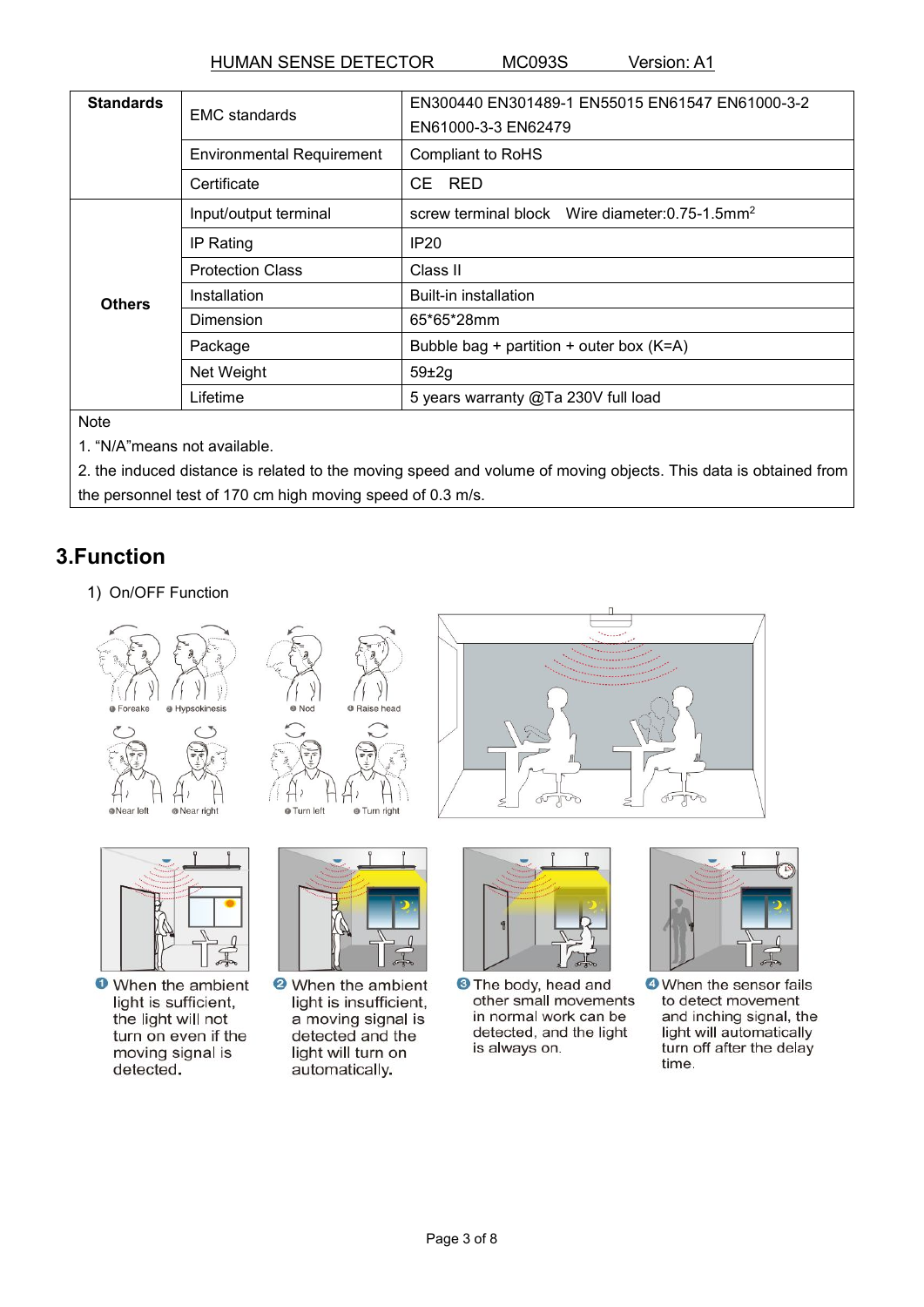# **4.Dimension (mm)**



\*The sensor is designed for connect one load only. Connect more than one loads may damage the sensor.

# **5.Installation guide:**

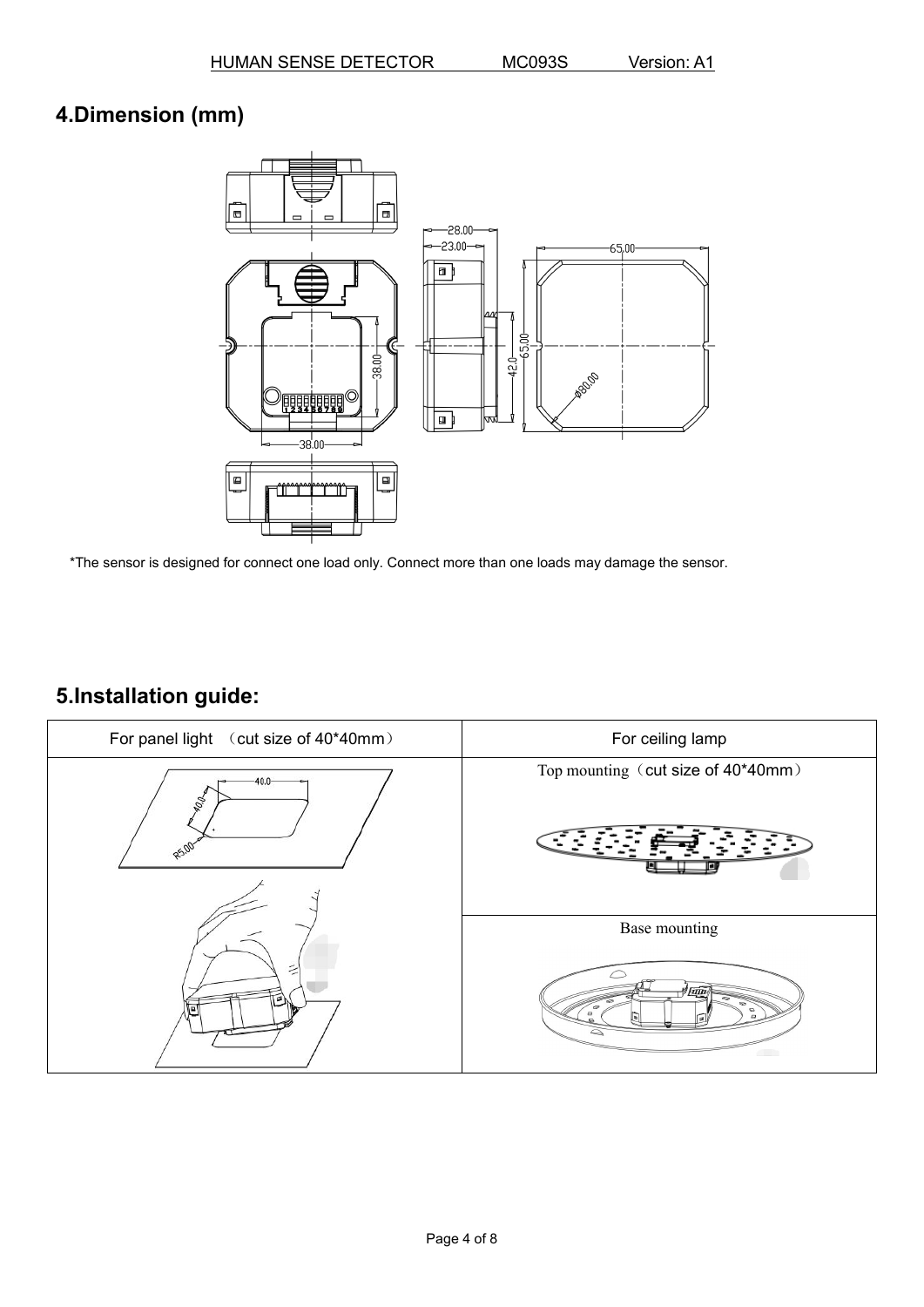# **6.Function diagram**



## **7.Wiring**



\*The sensor is designed for connect one load only. Connect more than one loads may damage the sensor.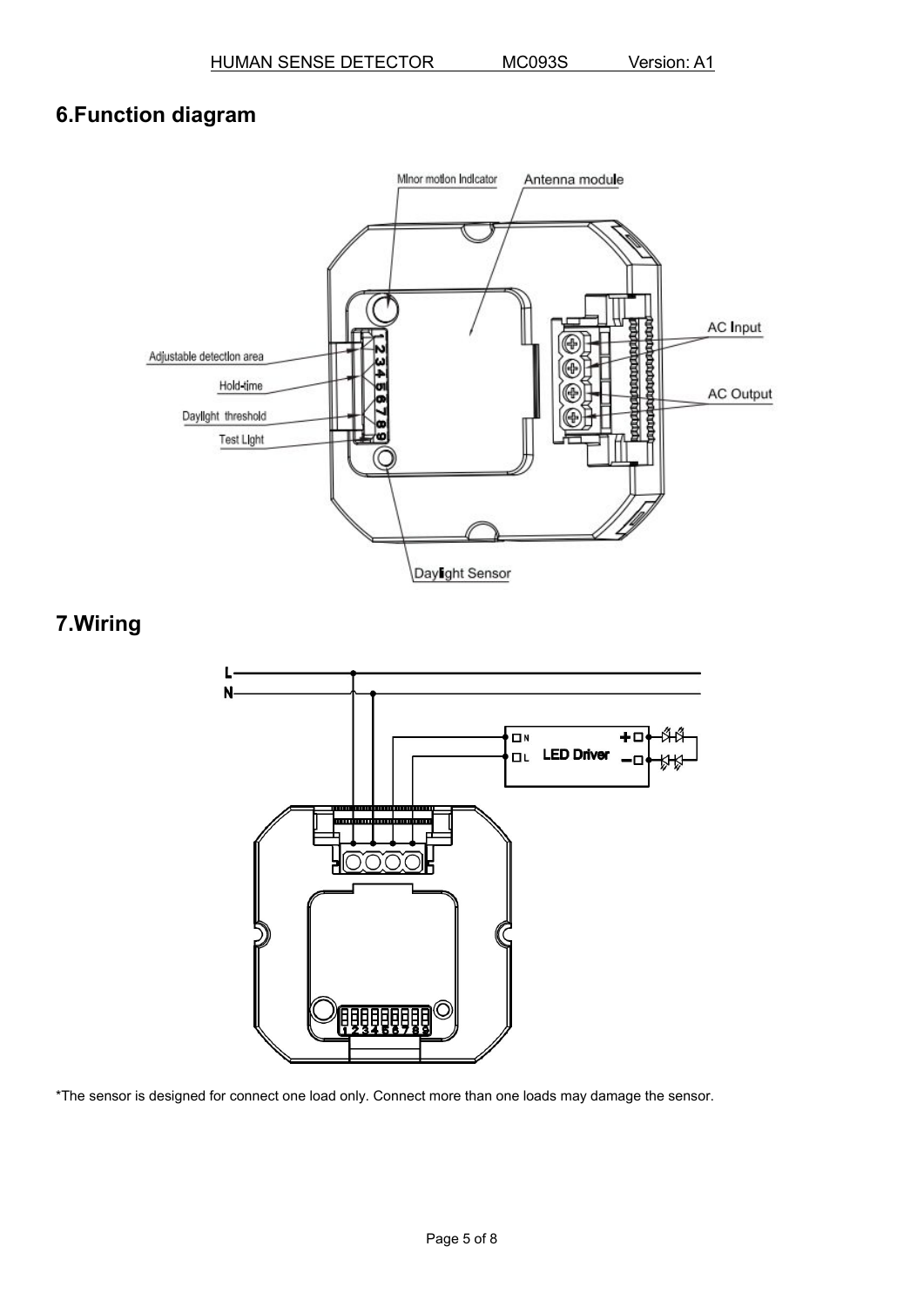## **8. Radiation pattern**

1) Ceiling mounting

Ceiling mounting: 3m Range:100%/75%/50%/25%



Movement (speed: 1m/s) Movement (speed 1m/s)









Movement (speed 0.3m/s) Movement (speed 0.3m/s)

Ceiling mounting: 3m Range:100%/75%/50%/25%



Ceiling mounting: 6m Range:100%/75%/50%/25%

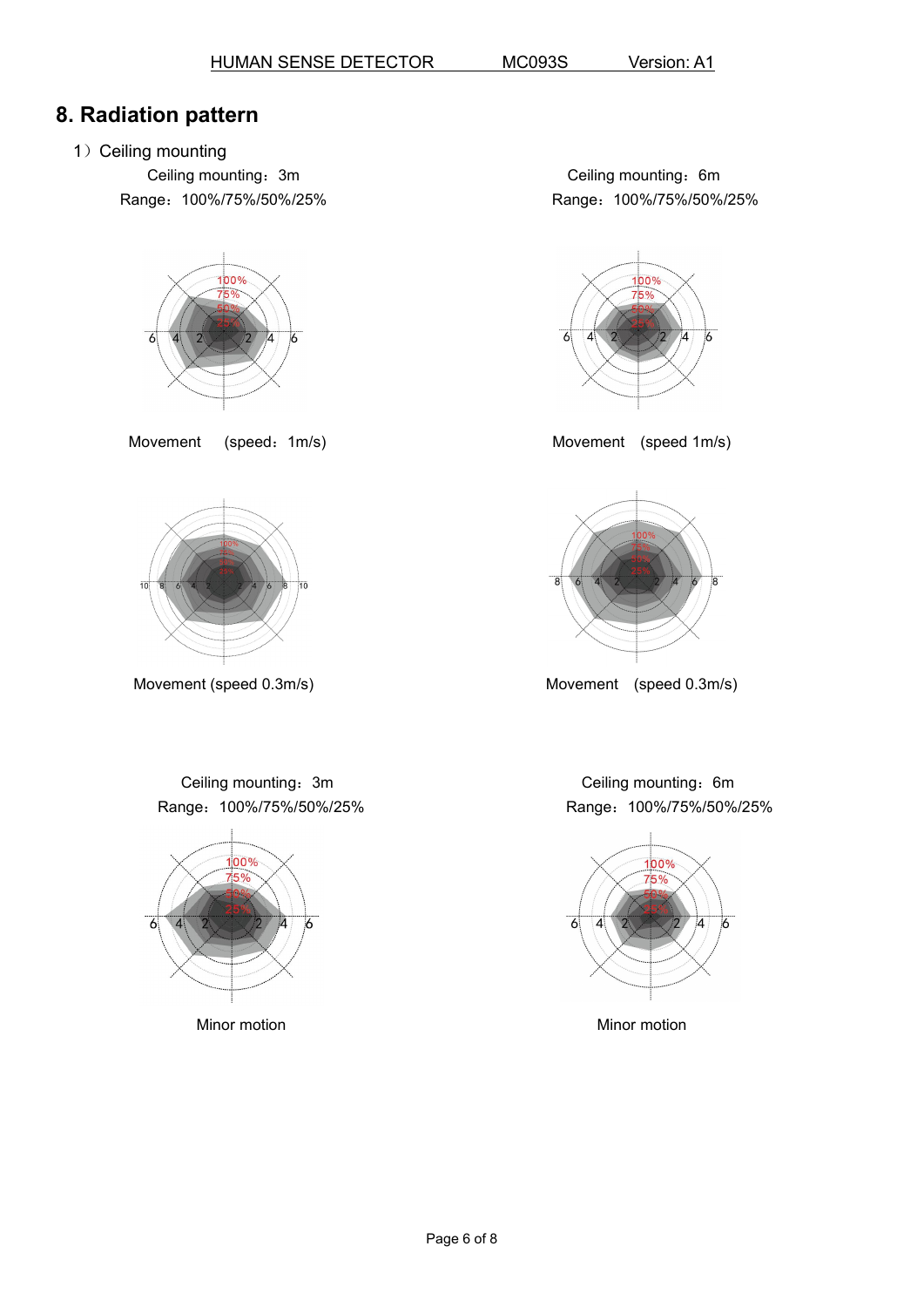# **9. DIP switch**

1)Detection Area

|         | 1  | $\overline{2}$ |      |
|---------|----|----------------|------|
| Ι       | ON | ON             | 100% |
| $\prod$ | ۰  | ON             | 75%  |
| III     | ON | -              | 50%  |
| IV      | -  |                | 25%  |

## 2) Hold Time

|                                 | 3  | $\overline{\mathbf{4}}$ | 5  |                   |
|---------------------------------|----|-------------------------|----|-------------------|
| $\bf{I}$                        | ON | ON                      | ON | 5S                |
| $\rm II$                        | ON | -                       | ON | 30s               |
| $\rm III$                       | ON | ON                      | ۰  | 1 <sub>min</sub>  |
| ${\rm IV}$                      | ON |                         |    | 3min              |
| V                               | -  | ON                      | ON | 5min              |
| $\ensuremath{\text{VI}}\xspace$ | -  | -                       | ON | 10 <sub>min</sub> |
| $\rm{VII}$                      | -  | ON                      | ۰  | 20min             |
| VIII                            | -  | ٠                       | ۰  | 30min             |

\* Note: For better minor motion detection ,it's recommend to set the hold time above 3 min

## 3) Daylight Sensor

|           | 6              | 7  | 8                        |         |
|-----------|----------------|----|--------------------------|---------|
| Ι         | ON             | ON | ON                       | 25Lux   |
| $\rm II$  | ON             | ON | ۰                        | 50Lux   |
| $\rm III$ | ON             | ۰  | $\blacksquare$           | 100Lux  |
| IV        | $\blacksquare$ | ON | ON                       | 300lux  |
| V         |                |    | $\overline{\phantom{a}}$ | Disable |

#### 4) Minor motion indicator

| ON | Turn on  |
|----|----------|
|    | Turn off |